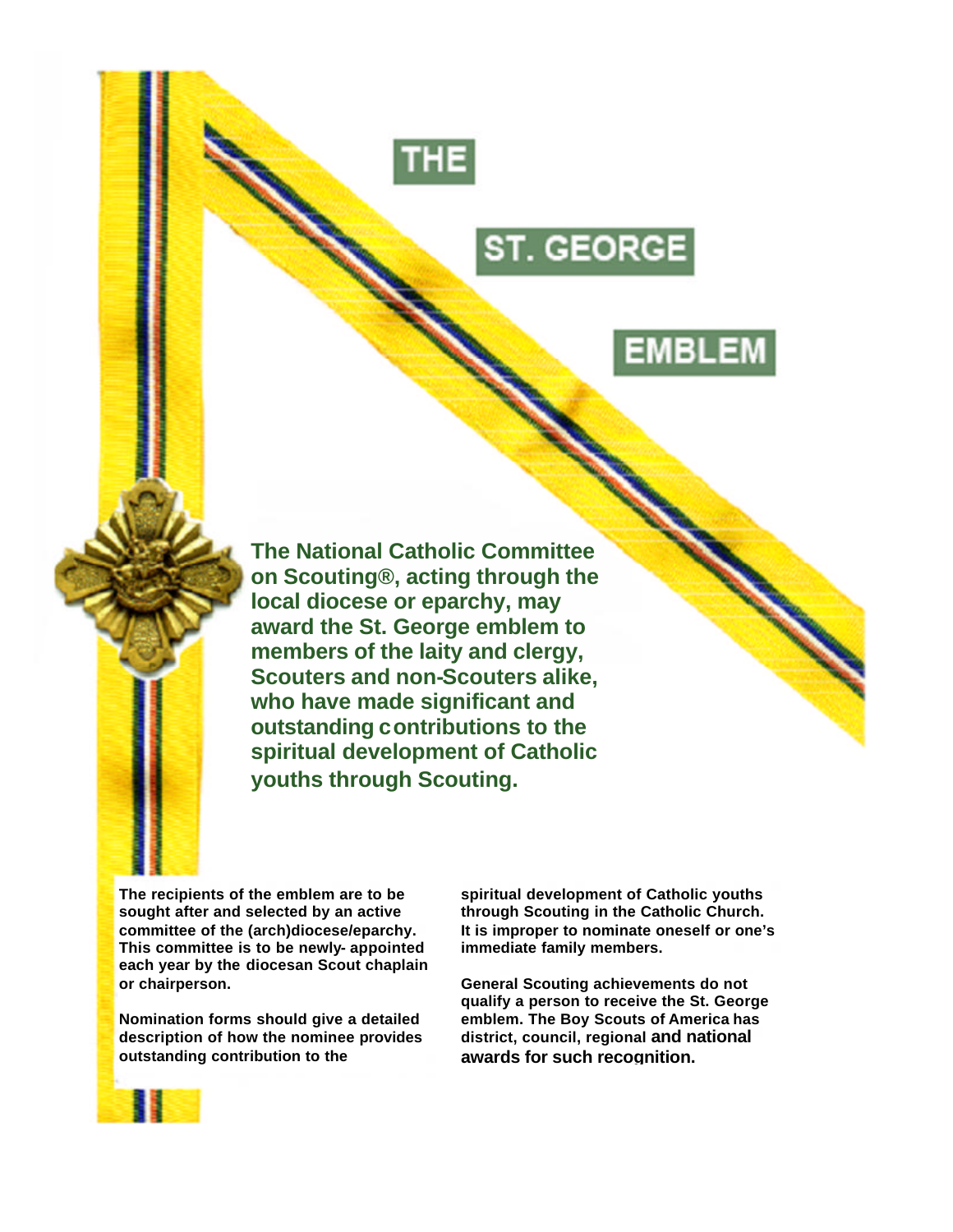

### **GUIDE FOR NOMINATION AND SELECTION**

The following are guidelines for nomination and selection of St. George emblem recipients. These suggestions are offered as a guide only; they are indicative of some of the kinds of things that the nominator and selection committee should be looking for. Accomplishment and sustained dedication are more significant than a specific number of years in Scouting.

- Catholic youths or serving as a counselor, moderator or coordinator. Encouraging non-Catholic youths to participate in the religious emblems programs of their own faiths.
- ♦ Giving notable service in promoting Catholic activities and service projects for the church and being willing to serve on committees for  $\bullet$  Encouraging those purposes.
- ♦ Actively participating in and promoting Scout retreats and days of recollection.
- ♦ Giving notable service in organizing and maintaining Catholic-chartered Scouting units including multiple units where needed.
- program to those youths not in Catholicchartered Scouting units.
- ♦ Using fully one's general Scouter training as well as "Scouter Development" to provide an outstanding Catholic Scouting program for youths.
- ♦ Promoting the religious emblems programs for ♦ Arranging opportunities for Mass and other Catholic worship services at camporees and summer camps. These must be consistent with the documents of the National Conference of Catholic Bishops. Providing also for the spiritual needs of non-Catholic Scouts.
	- appropriate ecumenism and Catholic leadership within the various Catholic-chartered Scouting units.
	- Using the Catholic press and other communications media to create a better understanding of the aims and ideals of Scouting as an apostolate to youths.
- ♦ Giving notable service in bringing the Catholic ♦ Educating clergy and laity about Scouting as a youth apostolate in the Catholic Church.
	- ♦ Giving leadership in promoting Scouting for all youths regardless of race or creed. Helping organize Scouting units for minority and disadvantaged youths.

#### **SEND THIS COMPLETED NOMINATION FORM TO YOUR (ARCH) DIOCESAN/EPARCHIAL SCOUT CHAPLAIN OR CHAIRPERSON**

Each (arch)diocese/eparchy can award one emblem annually plus one additional emblem for every 20 Catholic-chartered units or fractions thereof within the diocese. The total number of units is based on the records at the national office on Dec. 31 of the year preceding the nomination. An (arch)diocese/eparchy is not required to present the full quota of emblems each year, but cannot carry over to a following year. Selectivity is important. *No posthumous or honorary recognitions are to be made.* **Diocesan Chairman or Chaplain will send one order form for all honorees. Do not send this form to the National office.**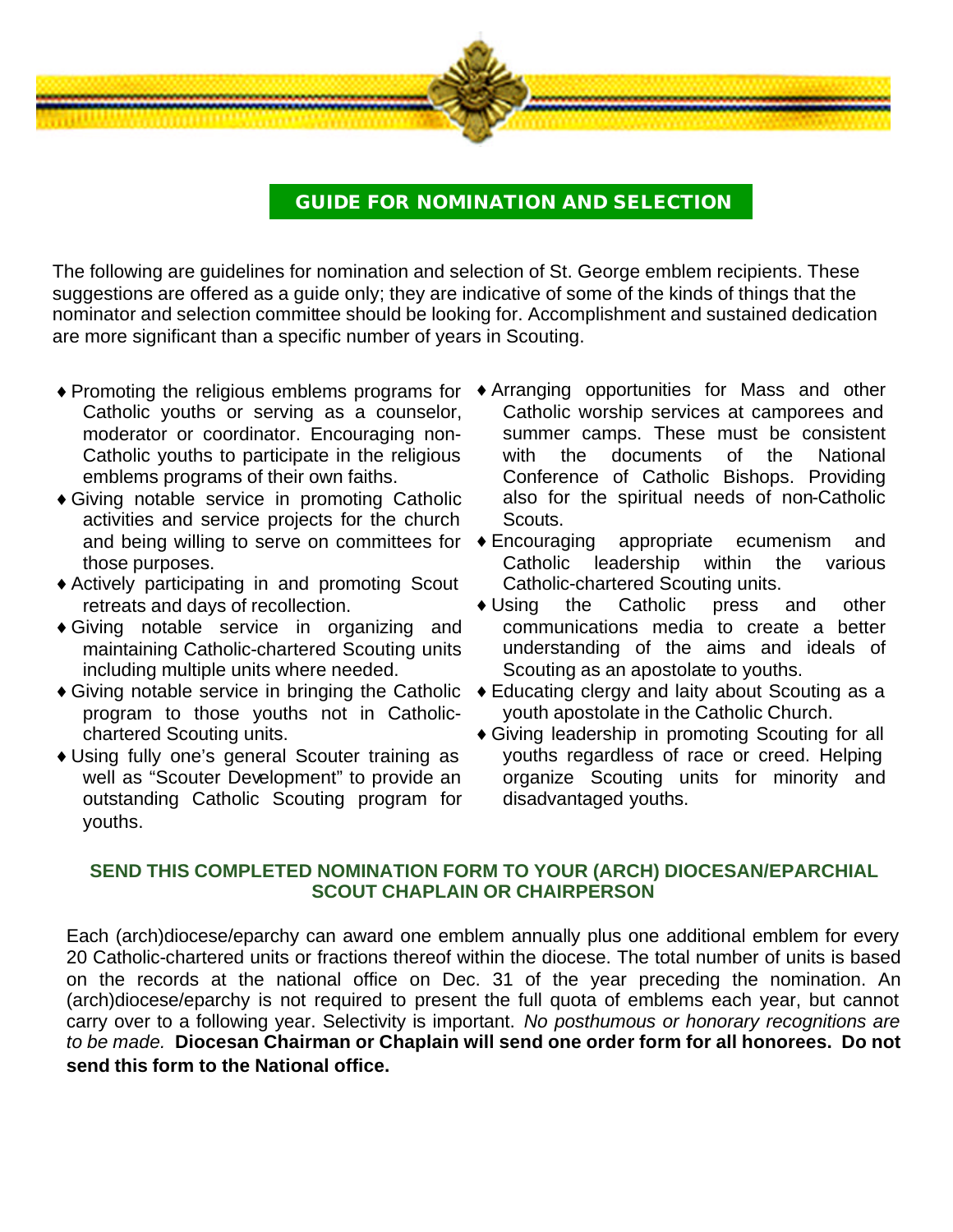

### **NOMINATION**

#### **RECORD OF NOMINEE:**

Using the guide-points below, describe the outstanding service the nominee has given to the spiritual development of Catholic youths through the Scouting apostolate. Include pertinent dates. Use additional sheets of paper as needed. Greatest emphasis should be placed on the first point below.

1. Service to or positions held in the spiritual development of Catholic youths in the Scouting apostolate.

2. Service to or positions held in the Boy Scouts of America.

3. Service to or positions held in the parish, (arch)diocese/eparchy or both.

4. Service to or positions held in other organizations (such as business, civic, religious, educational and fraternal).